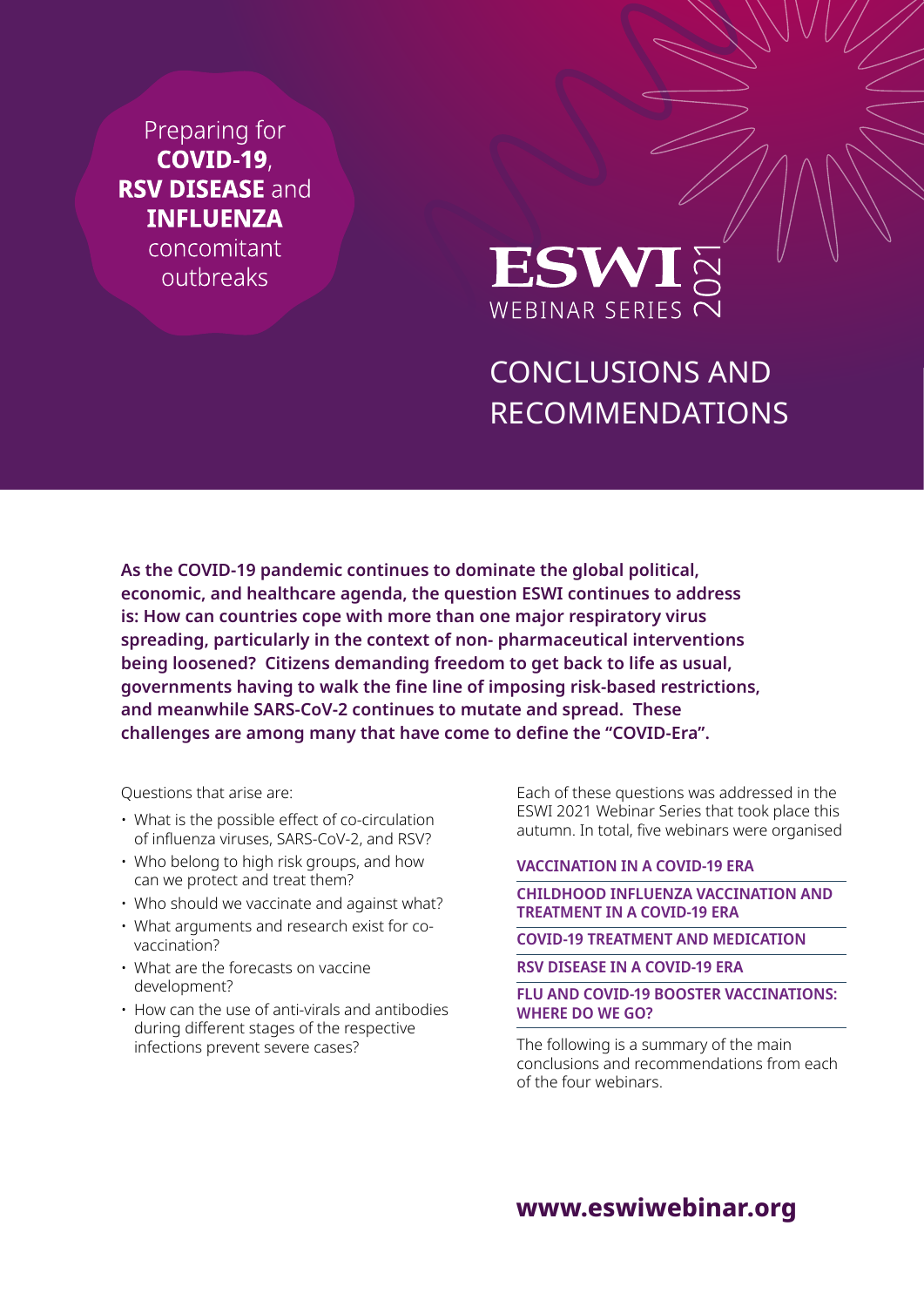## **VACCINATION IN A COVID-19 ERA**

### CONCLUSIONS

Nobody knows how long this COVID-19 Era will last. What is sure, however, is that vaccination has become a daily topic of conversation and concern. The importance of continuing mass vaccination campaigns across the globe remains the single-most powerful arm we have fighting the COVID-19 pandemic. In addition to COVID, we must prepare for the co-circulation of influenza and COVID, and influenza might be severe. Healthcare systems should be prepared with antivirals for influenza and COVID, along with other treatments. In addition, regular/routine childhood vaccination against other pathogens should not be forgotten. The need of risk group vaccination needs to be communicated more forcefully and preferably by healthcare professionals.

With vaccine hesitancy being a big obstacle, it is important to reiterate that all currently WHO approved vaccines have shown proof of efficacy and safety (via intense mutual regulatory and industry collaboration). The benefits and risk evaluation by age and sex support the use of currently licensed vaccines.

The issue of equitable distribution is difficult and multi-faceted, and political, economic, social, and ethical angles need to be taken into account. COVAX's mission is to equitably distribute vaccines globally, and in conclusion, no one is safe unless everyone is safe.

[www.who.int/initiatives/act-accelerator/covax](https://www.who.int/initiatives/act-accelerator/covax)

- 1. Risk groups should be vaccinated against influenza and COVID
- 2. Women planning pregnancy should vaccinate against influenza and COVID prior to pregnancy if possible
- 3. Children should continue to get their routine vaccinations
- 4. Equitable access to vaccines is a key element to ending the pandemic and must be a global priority.

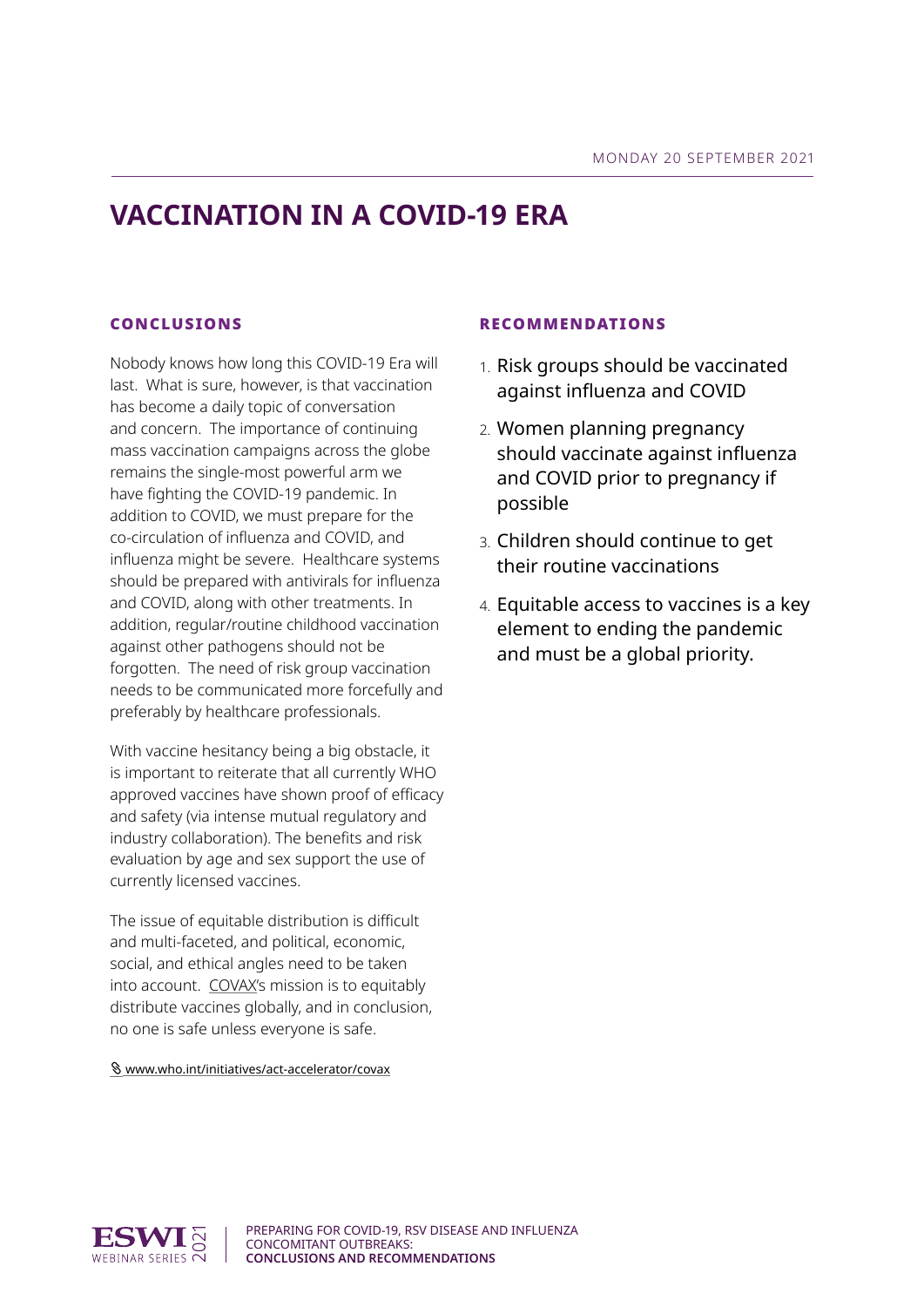### **CHILDHOOD INFLUENZA VACCINATION AND TREATMENT IN A COVID-19 ERA**

### CONCLUSIONS

Nobody knows how long this COVID-19 Era will last. The 2020/21 influenza season was characterised less by influenza, and more by disruption of children's education, and disturbance to routine immunisation schedules due to COVID-19. There was limited circulation of influenza viruses because of the non-medical intervention strategies (physical distancing, masks, etc). The UK experience of vaccinating children for influenza has proven to significantly reduce the overall number of emergency interventions, and hospital admissions. Increased efforts are required to educate parents and school leaders as the statistics show that vaccinating children not only reduces the burden of influenza in children but also adults and older adults of any age.

Likewise, vaccinating children and adolescents against COVID-19 is useful and has a positive risk-benefit ratio, protecting them and the community at large from the infection. This is particularly important with new variants of concern, such as Delta which is more infectious and spreads easily in children.

- 1. Change the communication to emphasise that *vaccinating children protects them and the whole community*
- 2. Vaccinate children at school: the best rates are achieved when children are vaccinated at school
- 3. Extend the coverage of immunisation programmes as these programmes are only as effective as the level of coverage achieved.
- 4. Encourage innovative mobile and analogue tools/apps along with user-centred activities eliminate barriers to immunisation.
- 5. Intensify scientific collaboration with professional and patient organisations to increase vaccine coverage

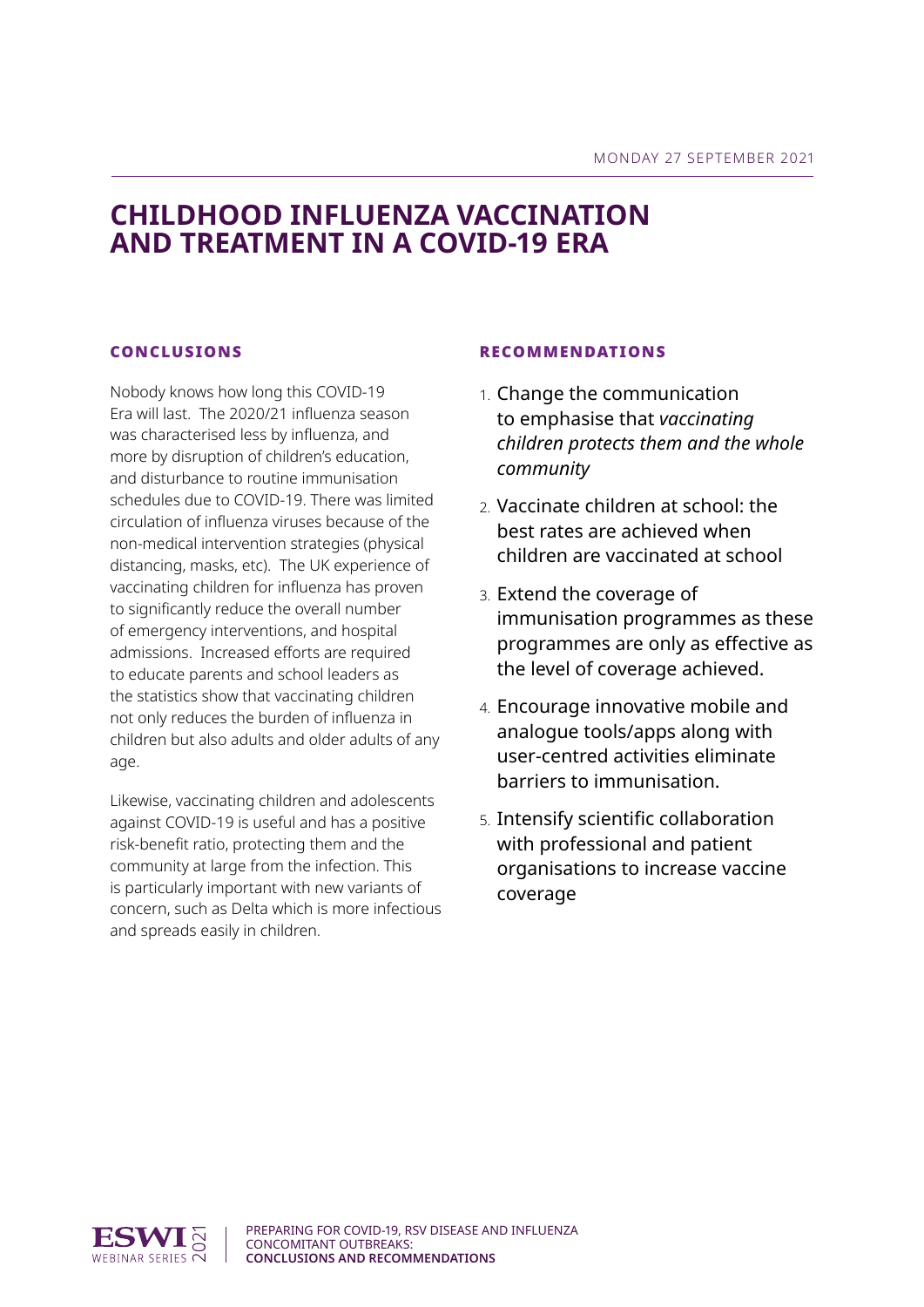## **COVID-19 TREATMENT AND MEDICATION**

### CONCLUSIONS

Treatment of COVID-19 is based on three known techniques:

- Antiviral drugs that -especially at an early stage- reduce virus replication;
- Coronavirus neutralising antibody treatments that -especially at an early stage- reduce virus replication;
- Anti-inflammatory or immune-modulatory drugs that calm the immune response (dexamethasone, tociluzumab).

Severe COVID-19 can lead to C-ARDS complicated by immune(micro)thrombosis.

Acute cases of COVID require individualised care as there are limited evidence-based treatment options. Studies on costeffectiveness of treatment options show that therapeutics that reduce the length of stay in the ICU are seen as broadly cost effective.

Dexamethasone is very cost-effective given the relatively low cost and strong mortality reduction in ICU patients. Tocilizumab also is most likely cost-saving (both financially and economically).

- 1. For outpatients, monoclonal antibodies should be given early to be effective
- 2. For inpatients, remdesivir is the only approved antiviral and also needs to be given early;
- 3. More oral or IV + oral antiviral options should be developed
- 4. Immunomodulatory drugs should be cornerstone in treatment of severe COVID-19, in addition to corticosteroids
- 5. Timing of interventions is key according to pathophysiological stages observed



Siddiqi *et al*. *J Heart Lung Transplant*. 2020: doi:10.1016/j.healun.2020.03.012

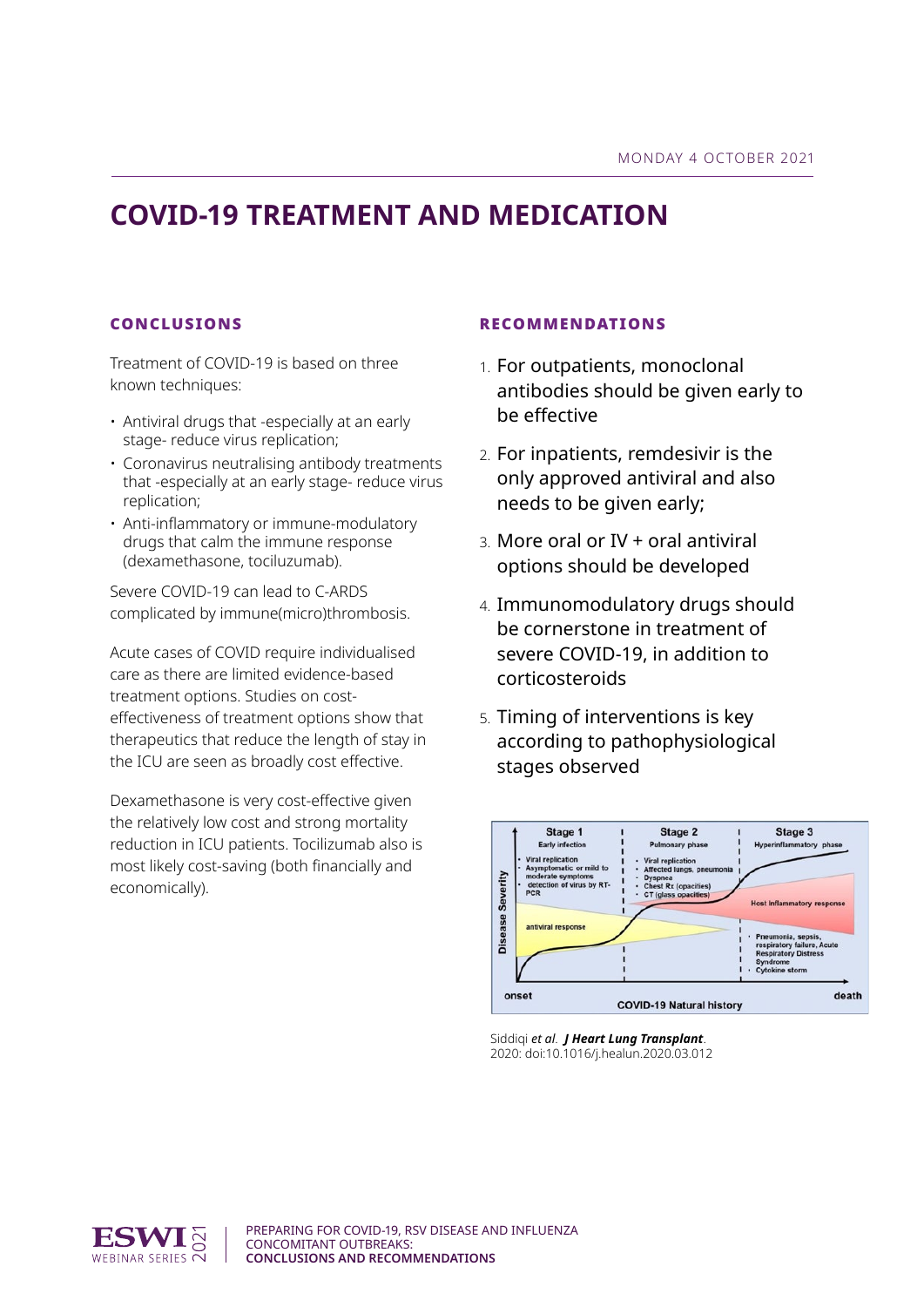## **RSV IN A COVID-19 ERA**

### CONCLUSIONS

The uncharacteristic outbreak of RSV during summertime in the Southern hemisphere has brought renewed attention to the risks of RSV disease in the context of the ongoing COVID-19 pandemic. RSV remains the leading cause of hospitalisation in infants. Most hospitalisations occur in otherwise healthy children born at term and cause substantial outpatient burden.

RSV associated disease shares many characteristics with that of seasonal coronaviruses, including that it is normally first encountered in early childhood, has a mucosal route of transmission and may lead to enhanced disease if encountered later in life. RSV is largely overlooked as a risk to older adults; however research shows that it may be as severe as Influenza. Furthermore, diagnosing RSV infection in older adults is not common routine and its incidence is largely under-reported.

Multiple novel approaches are being explored to target RSV infections. The development of RSV vaccines and new immune prophylaxis are showing promising advances.

- 1. Older adults, especially those with co-morbidities, would benefit from an effective RSV vaccine as soon as available.
- 2. The nirsevimab breakthrough as a single-dose human monoclonal antibody may bring significant reduction in hospitalisation of healthy infants (phase 3 trial Sanofi-AZ)
- 3. Further breakthroughs in the field of RSV vaccine development are anticipated.

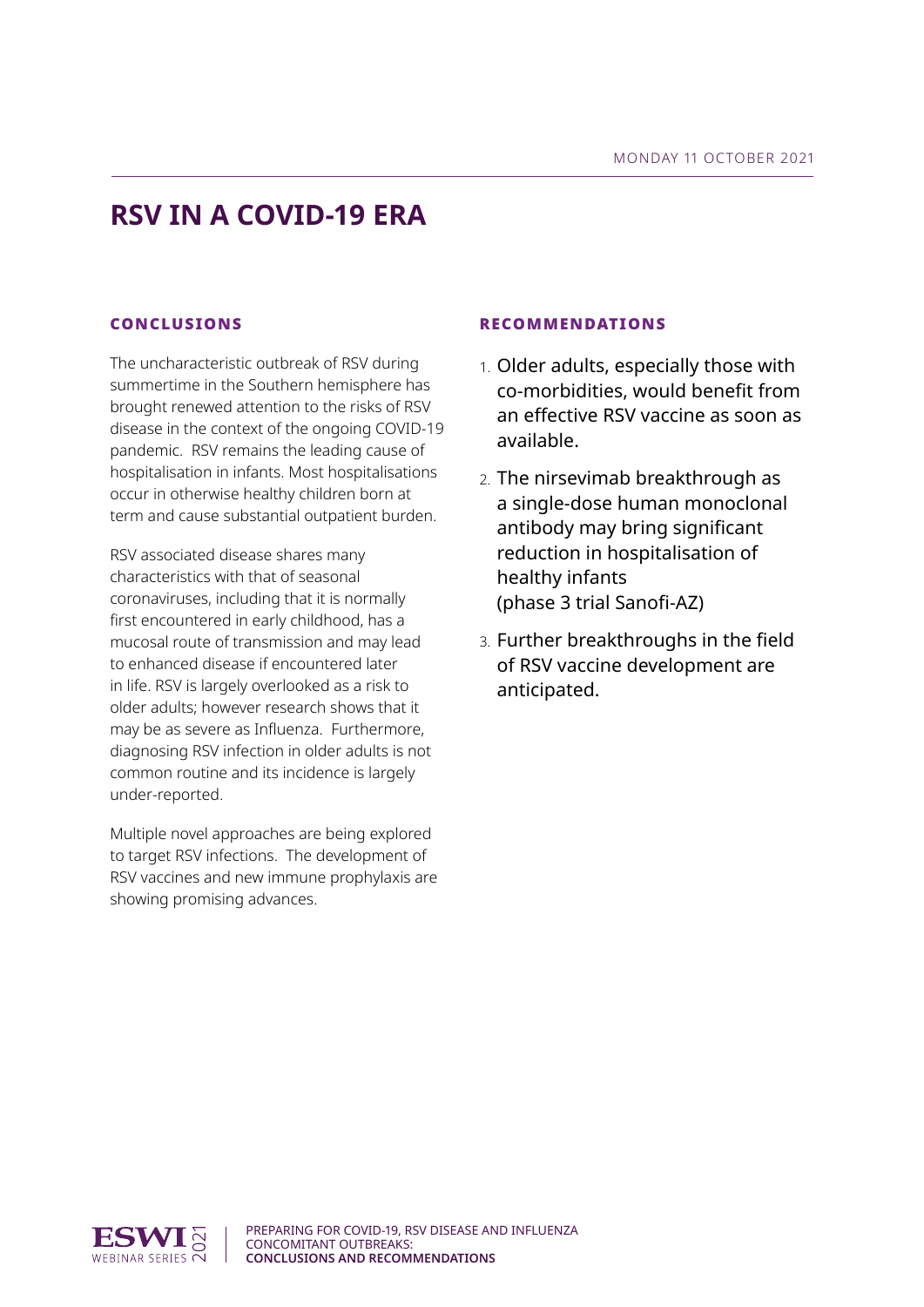### **FLU AND COVID-19 BOOSTER VACCINATIONS: WHERE DO WE GO?**

### CONCLUSIONS

The non-pharmaceutical interventions put in place to control the transmission of COVID-19 have also worked against influenza, and therefore we have seen little or no influenza in the last two years. Indeed, viral transmission chains for influenza have been very much interrupted by physical/social barriers. As a result, experience in Australia from the last two seasons in the southern hemisphere showed that vaccine uptake for Influenza was lower in 2021 than in 2020. This may put naïve and vulnerable groups at risk for influenza in Australia in the coming season. The limited vaccine uptake in 2021 may also spill over into 2022.

Recent research shows there are no safety concerns identified with the dual administration of influenza and COVID-19 vaccines, nor any significant impact on the immunogenicity of booster doses of influenza and COVID-19 vaccine.

- 1. Maintaining influenza surveillance and increase influenza vaccination uptake and coverage is key
- 2. COVID vaccine and booster programmes should not impact influenza vaccine rollout and covaccination options should be further explored
- 3. Need to consider broader points for implementation